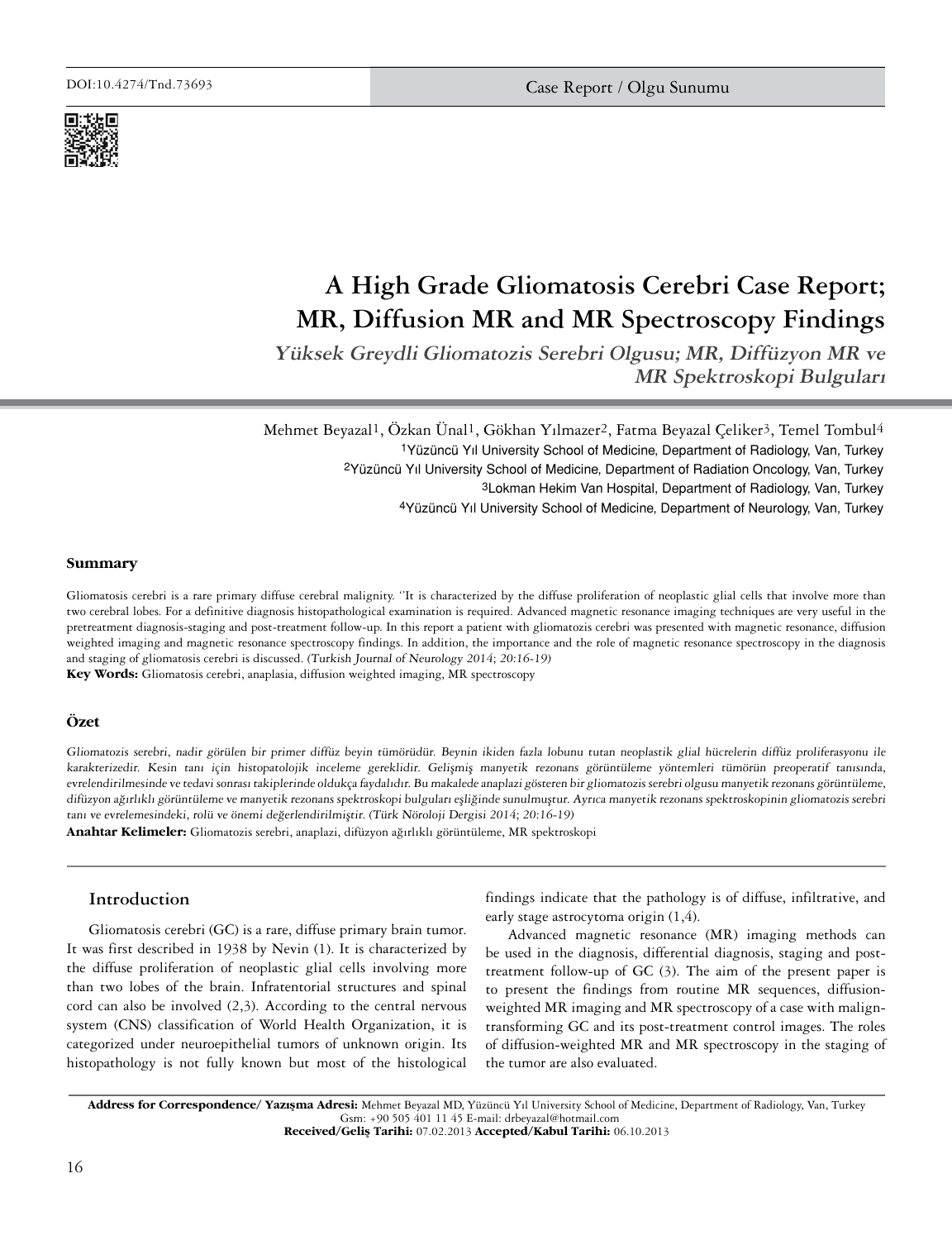### **Case**

30-years-old female patient consulted in our neurology policlinic with numbness in her left arm and leg. Her complaints were going on for 3 months and had recently got worse. She also experienced attentional deficit and impaired mental functions. Her family and medical history was unremarkable. She showed right central type facial paralysis in her neurological examination. The muscle strength in her upper left and lower left extremities were assessed as 3/5. She did not show any other neurological findings. Her routine hemogram and biochemical tests were normal.

Her MRI showed vaguely outlined infiltrative lesions in her frontal and parietal lobes bilaterally, in the splenium of the corpus callosum, right temporal lobe, right thalamus and basal ganglia, appearing hypointense in the fluid-attenuated inversion recovery (FLAIR) and T2-weighted images and iso-hypointense in the T1-weighted images. Right thalamus and right lateral ventricle were compressed due to the mass effect of the lesion on the right side and the midline was shifted towards left. Right frontal and parietal cerebral sulci and fissures were narrowed. A mild contrasting was detected in the lesioned areas on both parietal lobes following intravenous contrasting agent administration



**Figure 1.** MRI showing vaguely outlined infiltrative lesions in her bilateral frontal and parietal lobes, splenium of the corpus callosum, right temporal lobe, right thalamus and basal ganglia, appearing hypointense in the axial FLAIR (A, B, C) and T2-weighted (D, E, F) slices and isohypointense in the T1-weighted (G) slice. Secondary to the mass effect, right ventricle is compressed and there's a shift towards left. There is mild contrast in the lesion areas on the parietal lobes seen in the post-contrast T1-weighted axial (H) and coronal (I) images.

(Figure 1). Secondary to the diffusion restriction, an increased signal intensity in the b: 1000 images and a decreased signal intensity in the apparent diffusion coefficient (ADC) images were seen in these areas observed in the diffusion-weighted imaging (Figure 2). In the multivoxel MR spectroscopy examination using long echo time (TE: 135 ms), maximum choline/creatine (Cho/Cr), choline/N-acetylaspartate (Cho/NAA) and NAA/Cr ratios were obtained from the spectrum of the right parietal tumor region. These measurements were Cho/Cr: 5.68, Cho/NAA: 20.34 and NAA/Cr: 0.27. On the contralateral normal brain parenchyma, these values were Cho/Cr: 0.99, Cho/NAA: 0.32 and NAA/Cr:



Figure 2. Secondary to the diffusion restriction, increased signal intensity in b: 1000 images (A) and decreased intensity in ADC (B) in the diffusion-weighted images.



Figure 3. In the MR spectroscopy, increase in Cho level (A) and decrease in NAA and Cr levels in the right parietal lesion areas. Normal brain parenchyma values for Cho, NAA and Cr are seen on the left cerebral hemisphere (B).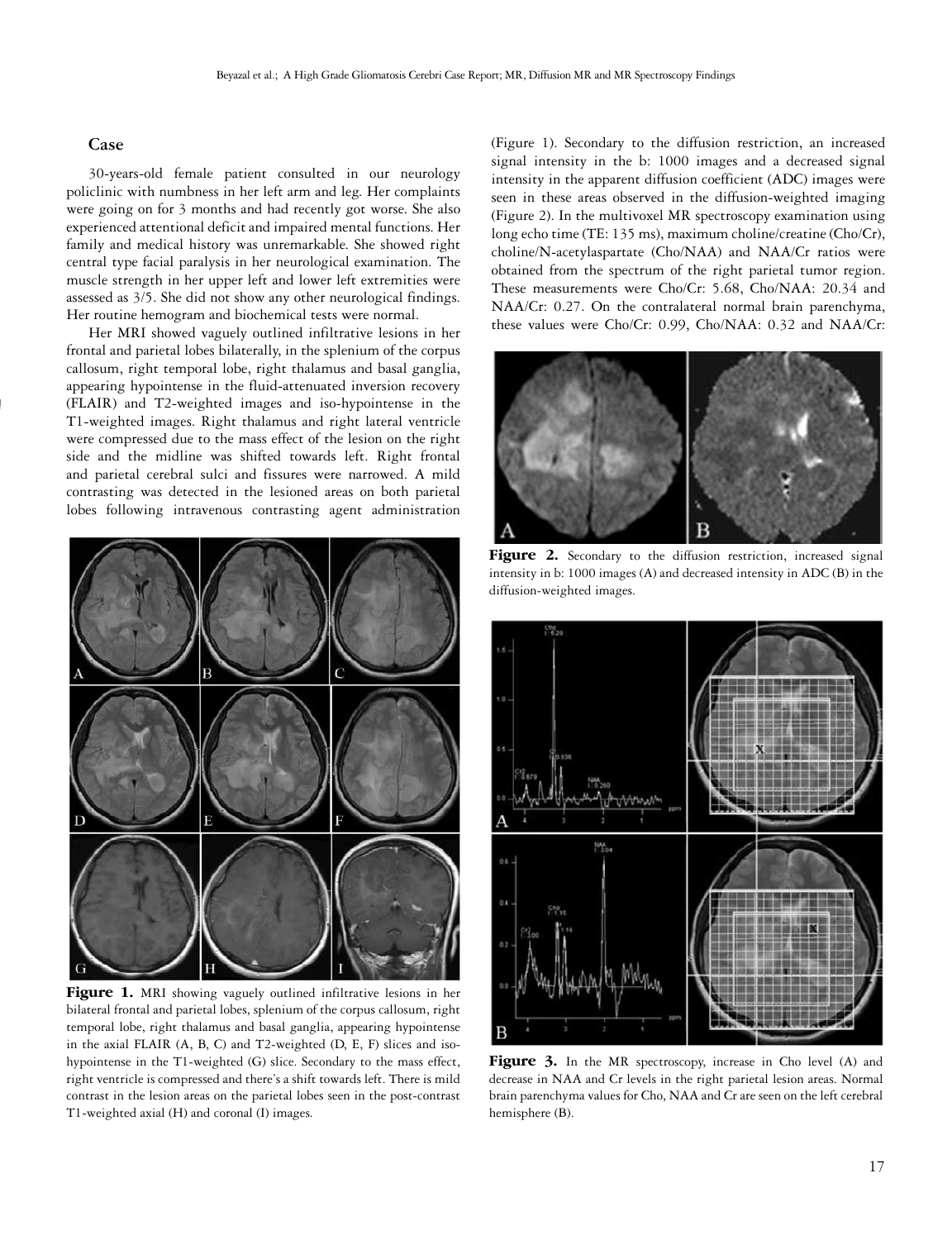2.62 (Figure 3). The apparent increase in Cho/NAA and Cho/Cr ratios and the decrease in NAA/Cr suggested that the tumor was at the advanced stage. The stereotactic biopsy made on the right parietal lobe suggested it to be a advanced stage glial tumor of astrocyte origin. Based on these radiological and histopathological findings, the case was diagnosed as GC.

The patient was given 5000 centigray external radiotherapy concurrent with 75 mg/m2' temozolomide. Anti-edema treatment was also started but then gradually tapered off. In the 6<sup>th</sup> month follow-up MR after the treatment, the mass effect of the lesion on the right side was completely gone. Right lateral ventricle compression and leftward shift were not observed. The lesion areas seen as increased signal intensity in the T2 and FLAIR sequences were slightly reduced. Intravenous contrast agent administration did not cause any contrast in the lesion areas. In addition, signal increase was observed in the FLAIR, T2 and T1-weighted images of the left parietal area, possibly due to the bleeding accompanying radiation necrosis (Figure 4).

The patient missed the follow-up controls and died after 6 months.

## **Discussion**

Gliomatosis cerebri is a rare tumor. It is seen in almost all age groups but more prevalent between 40-50 years of age (1,3). It is more frequent in males than in females (5).



Figure 4. The mass effect of the lesion disappeared in the posttreatment. There is no right ventricle pressure or leftward shift. There is a mild improvement in the lesion areas seen as increased signal in the axial FLAIR (A, B) and T2-weighted (C) images. On the left parietal, signal increase possibly due to the bleeding caused by radiation necrosis can be seen in FLAIR, T2 and T1 images.

In GC, the diffuse infiltration of the neoplastic glial cells into nerve bundles does not cause apparent necrosis, cystic and hemorrhagic changes. The neurons are relatively preserved. Subsequently, the clinical profile is non-specific and varied, and also uncorrelated with MR findings (3). In a study evaluating 160 cases retrospectively, the most common neurological symptoms were corticospinal tract findings with 58% and personality changes with 48%. Also in this study, 39% reported headaches, 38% seizures, 37% cranial neuropathy, 34% intracranial pressure increase and 33% reported spinocerebellar deficit (1). The literature also includes cases that consulted in dementia clinics (6). Our case also had corticospinal tract involvement, consciousness changes, impaired mental functions and facial paralysis.

The tumor can develop as primary or as secondary to the proliferation of existing cerebral neoplasm (7).

Gliomatosis cerebri is characterized by the involvement of at least two brain lobes but it can involve the entire CNS. It was reported that outside of cerebral hemispheres, 75% of thalamic nuclei, 50% of corpus callosum, 10%-15% of brainstem and spinal cord and 10% of cerebellum could be involved (5).

Often of astrocyte origin, neoplastic proliferation can be either oligodendrocyte or mixed type (2). In a study including 296 patients, the most frequent type was seen to be of astrocytic origin with 108 patients. In this study, 54 of the tumors were of oligodendrocyte origin, 17 were of mixed type and 117 were undifferentiated (8).

Cranial CT findings are non-specific and therefore insufficient for the diagnosis. Magnetic resonance imaging is much more sensitive compared to cranial CT and superior in terms of visualizing the areas of involvement. The lesion areas are seen hyperintense in T2 and FLAIR, and hypointense in T1-weighted images. The signal increase in T2-weighted sequence indicates tumoral cell infiltration and therefore myelin break down. Contrast involvement can be observed as a result of blood-brain barrier destruction due to tumoral cell infiltration. This is meaningful for anaplasia (3,9,10). Ware et al.'s study reported that the contrast involvement in the lesion is the strongest determinant in the negative prognosis (11).

The literature includes studies where the advanced stage brain tumors are differentiated from the early stage ones using diffusionweighted MRI. In a study by Kang et al., it was shown that the ADC values obtained from the tumors in the diffusion-weighted imaging can be used in staging the tumor. In this study, stage IV tumors had lower ADC values and there was a statistically significant difference between stage II and IV, and stage II and IV tumors (12). In our study as well, a restricted diffusion and low ADC values were obtained much like advanced stage tumors.

Magnetic resonance spectroscopy is a valuable noo-invasive tool in the diagnosis and staging of brain tumors. In the case of GC, the reduced peak of NAA is the most commonly observed finding. Choline/creatinine and Cho/NAA ratios increase. The choline levels are generally elevated but they can also remain at the normal ranges. It is indicated that the high myo-inositol and glycine ratio in the absence of choline peak is characteristic for gliomatosis cerebri. Choline/N-acetyl asparate ratio is related to the tumor's stage and prognosis (9,10,13). In a study, patients with early stage (stage II) lesions showed a mild increase up to 1.3 in Cho/NAA while this ratio was 2.5 in anaplastic lesions and 8.9 in advanced and stage IV tumors (14). Even though the increase